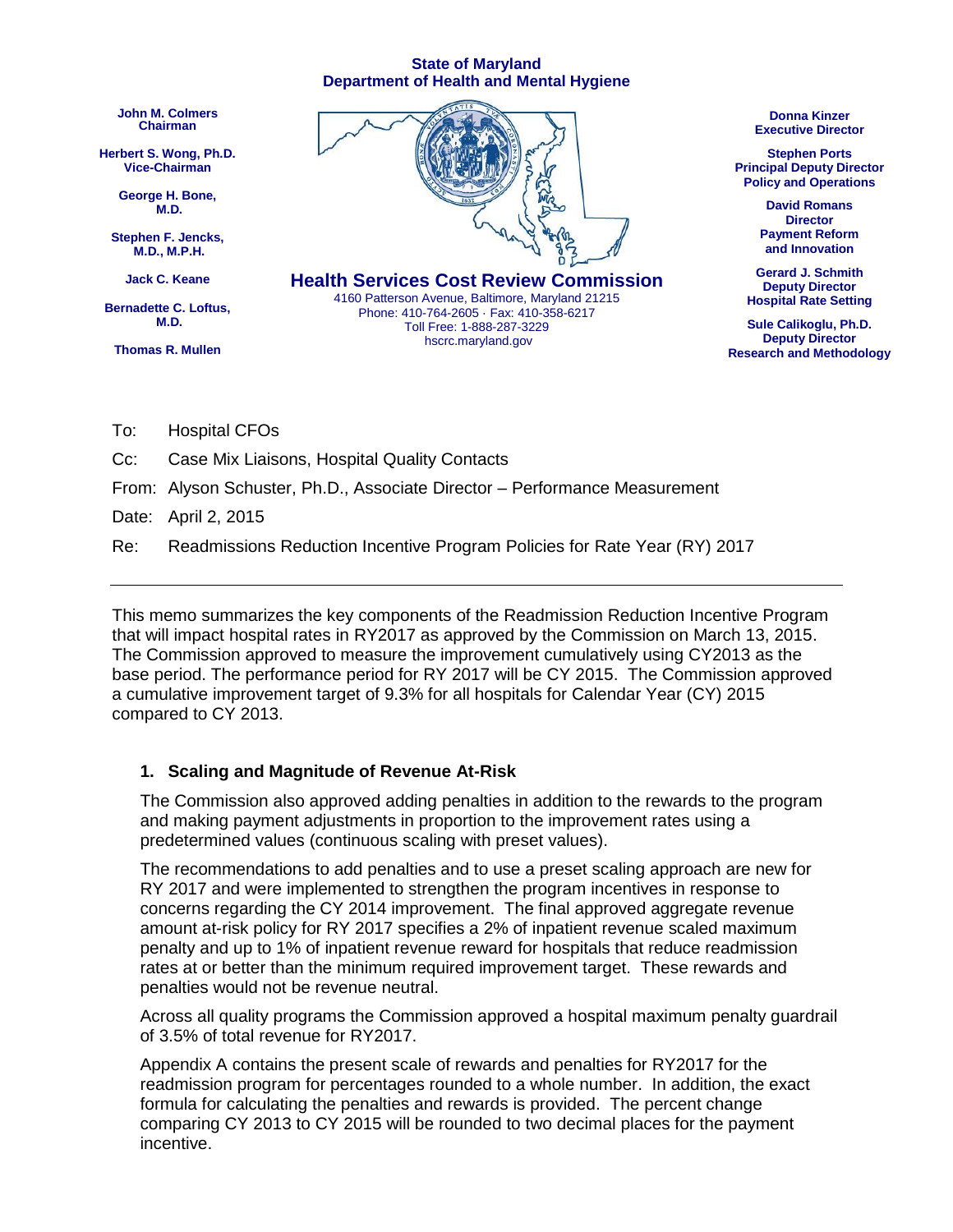# **2. Readmission Algorithm Changes for Hospital Readmission Reduction Incentive Program for RY 2017**

The methodology for the readmission incentive program measures performance using the 30-day all-payer all hospital (both intra and inter hospital) readmission rate with adjustments for patient severity (based upon discharge APR-DRG SOI) and planned admissions. For RY2017, there were two changes made to the readmission measure:

- Removal of all newborn APR-DRG discharges from being eligible for a readmission.
- Updating to the latest CMS Planned Admission Logic (Version 3).

See Appendix B for additional details on the readmission calculation for the program.

# **3. Version**

APR version 32 will be used for the RY 2017 program.

# **4. Readmission Reduction Incentive Program Reporting**

- Base Period: An Excel workbook with the CY 2013 base period rates, CY 2015 improvement goal, updated normative values for calculating expected readmissions, and a data dictionary for the case level files will be sent by email to all persons receiving this memo. We are currently validating the final CY 2013 readmission rates with CRISP and anticipate being able to send out this workbook within a week.
- Performance Period: All summary reports and case level data will be made available to hospitals/health systems through the CRISP Reporting Services (CRS) portal and *not* distributed through Repliweb/email. A memo explaining this process and requesting updated contacts for receiving the readmission reports was recently sent out to all CFOs.

If you have any questions, please email **[hscrc.quality@maryland.gov](mailto:hscrc.quality@maryland.gov)** or call Dr. Alyson Schuster at 410-764-2673.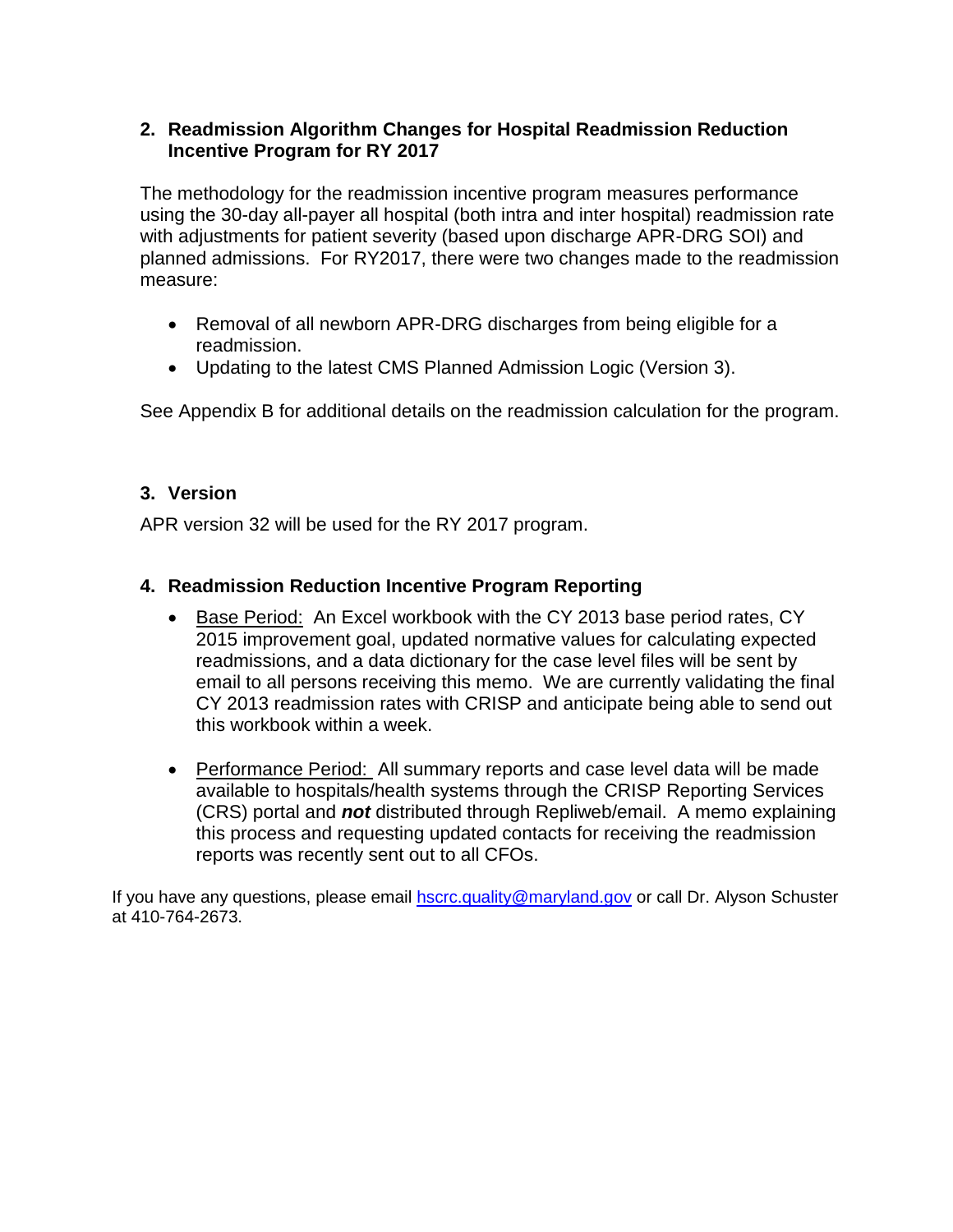| <b>All Payer</b><br>Readmission<br><b>Rate Change</b><br><b>CY13-CY15</b> | Over/Above<br><b>Target From</b><br><b>Target</b> | <b>RRIP % Inpatient</b><br><b>Revenue Payment</b><br><b>Adjustment</b> |  |
|---------------------------------------------------------------------------|---------------------------------------------------|------------------------------------------------------------------------|--|
| А                                                                         | в                                                 | с                                                                      |  |
| <b>LOWER</b>                                                              |                                                   | 1.00%                                                                  |  |
| $-18.0%$                                                                  | $-8.7%$                                           | 1.00%                                                                  |  |
| $-17.0%$                                                                  | $-7.7%$                                           | 0.89%                                                                  |  |
| $-16.0%$                                                                  | $-6.7%$                                           | 0.77%                                                                  |  |
| -15.0%                                                                    | $-5.7%$                                           | 0.66%                                                                  |  |
| $-14.0\%$                                                                 | $-4.7%$                                           | 0.54%                                                                  |  |
| -13.0%                                                                    | $-3.7%$                                           | 0.43%                                                                  |  |
| $-12.0%$                                                                  | $-2.7%$                                           | 0.31%                                                                  |  |
| $-11.0%$                                                                  | $-1.7%$                                           | 0.20%                                                                  |  |
| $-10.0%$                                                                  | $-0.7%$                                           | 0.08%                                                                  |  |
| $-9.0%$                                                                   | 0.3%                                              | $-0.03%$                                                               |  |
| $-8.0%$                                                                   | 1.3%                                              | $-0.15%$                                                               |  |
| $-7.0%$                                                                   | 2.3%                                              | $-0.26%$                                                               |  |
| $-6.0%$                                                                   | 3.3%                                              | $-0.38%$                                                               |  |
| $-5.0%$                                                                   | 4.3%                                              | $-0.49%$                                                               |  |
| $-4.0%$                                                                   | 5.3%                                              | $-0.61%$                                                               |  |
| $-3.0%$                                                                   | 6.3%                                              | $-0.72%$                                                               |  |
| $-2.0%$                                                                   | 7.3%                                              | $-0.84%$                                                               |  |
| $-1.0%$                                                                   | 8.3%                                              | $-0.95%$                                                               |  |
| 0.0%                                                                      | 9.3%                                              | $-1.07%$                                                               |  |
| 1.0%                                                                      | 10.3%                                             | $-1.18%$                                                               |  |
| 2.0%                                                                      | 11.3%                                             | $-1.30%$                                                               |  |
| 3.0%                                                                      | 12.3%                                             | $-1.41%$                                                               |  |
| 4.0%                                                                      | 13.3%                                             | $-1.53%$                                                               |  |
| 5.0%                                                                      | 14.3%                                             | $-1.64%$                                                               |  |
| 6.0%                                                                      | 15.3%                                             | $-1.76%$                                                               |  |
| 7.0%                                                                      | 16.3%                                             | $-1.87%$                                                               |  |
| 8.0%                                                                      | 17.3%                                             | $-1.99%$                                                               |  |
| 9.0%                                                                      | 18.3%                                             | $-2.00%$                                                               |  |
| Higher                                                                    |                                                   | $-2.00%$                                                               |  |

# **Appendix A: Readmission Payment Scale and Penalty/Reward Formulas**

## **Formula:**

### **Penalty/Reward =**

(Hospital Readmission Change – Minimum Improvement Target of 9.3%) \* (Maximum Reward of 1% / (Improvement Rate of Max Reward of -18% - *Minimum Improvement Target of 9.3%))*

Example1:

Hospital has a 13.52% reduction in risk-adjusted readmissions in CY15 compared to CY13. There reward would be 0.49%.

$$
(-13.52\% - -9.3\%)*(1\% / (-18\% - -9.3\%) = 0.49\%
$$

Example 2:

Hospital has a 7.65% reduction in risk-adjusted readmissions in CY15 compared to CY13. There penalty would be -0.19%.

 $(-7.65\% - -9.3\%)$  \* (1% / (-18% - -9.3%) = -0.19%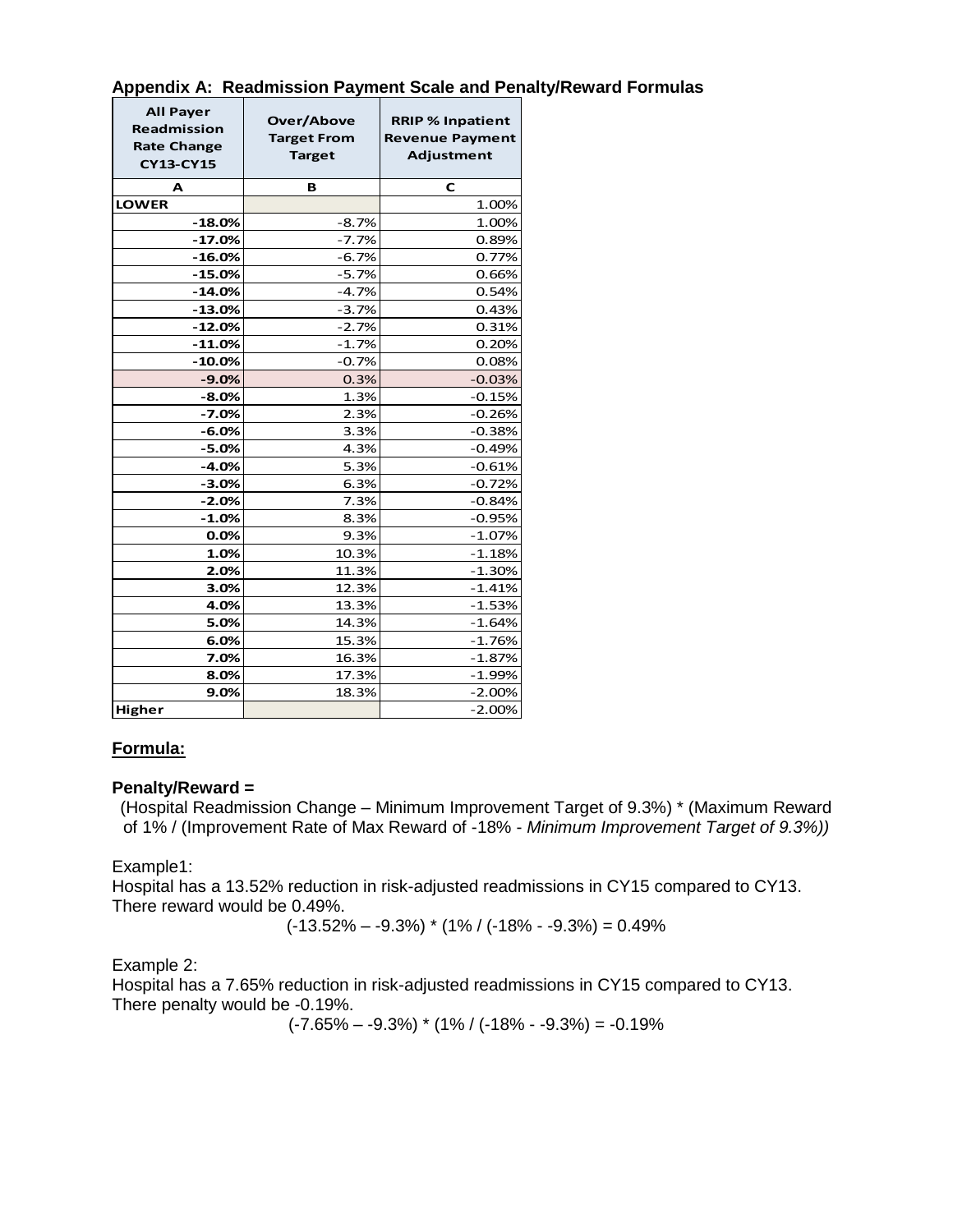# **Appendix C: Hospital Readmission Reduction Incentive Program Calculation**

## **Data Source:**

To calculate readmission rates for the Hospital Readmission Reduction Incentive Program, the Inpatient abstract/case mix data with CRISP EIDs (so that patients can be tracked across hospitals) is used for the measurement period plus an extra 30 days. To calculate the riskadjusted readmission rate for the CY2013 base period and the CY2015 performance period, data from January 1 through December 31, plus 30 days in January of the next year would be used.

**SOFTWARE:** APR-DRG Version 32

## **Calculation:**

Risk-Adjusted (Observed Readmissions) Readmission Rate = ------------------------------------ X Statewide Readmission Rate (Expected Readmissions)

**Numerator:** Number of observed hospital specific unplanned readmissions.

**Denominator:** Number of expected hospital specific unplanned readmissions based upon discharge APR-DRG and Severity of Illness. See below for how to calculate expected readmissions adjusted for APR-DRG SOI.

### **Risk Adjustment Calculation:**

- Calculate the Statewide Readmission Rate without Planned Readmissions.
	- $\circ$  Statewide Readmission Rate = Total number of readmissions with exclusions removed / Total number of hospital discharges with exclusions removed.
- For each hospital, calculate the number of observed unplanned readmissions.
- For each hospital, calculate the number of expected unplanned readmissions based upon discharge APR-DRG and Severity of Illness (see below for description). For each hospital, cases are removed if the discharge APR-DRGs and Severity of Illness cell has less than 2 total cases in the base period data (CY2013).
- Calculate ratio of observed (O) readmissions over expected (E) readmissions. A ratio of > 1 means that there were more observed readmissions than expected based upon that hospital's case mix. A ratio < 1 means that there were fewer observed readmissions than expected based upon that hospital's case mix.
- Multiply O/E ratio by the statewide rate to get risk-adjusted readmission rate by hospital.

## **Expected Values:**

The expected value of readmissions is the number of readmissions a hospital, given its mix of patients as defined by discharge APR DRG category and severity of illness level, would have experienced had its rate of readmissions been identical to that experienced by a reference or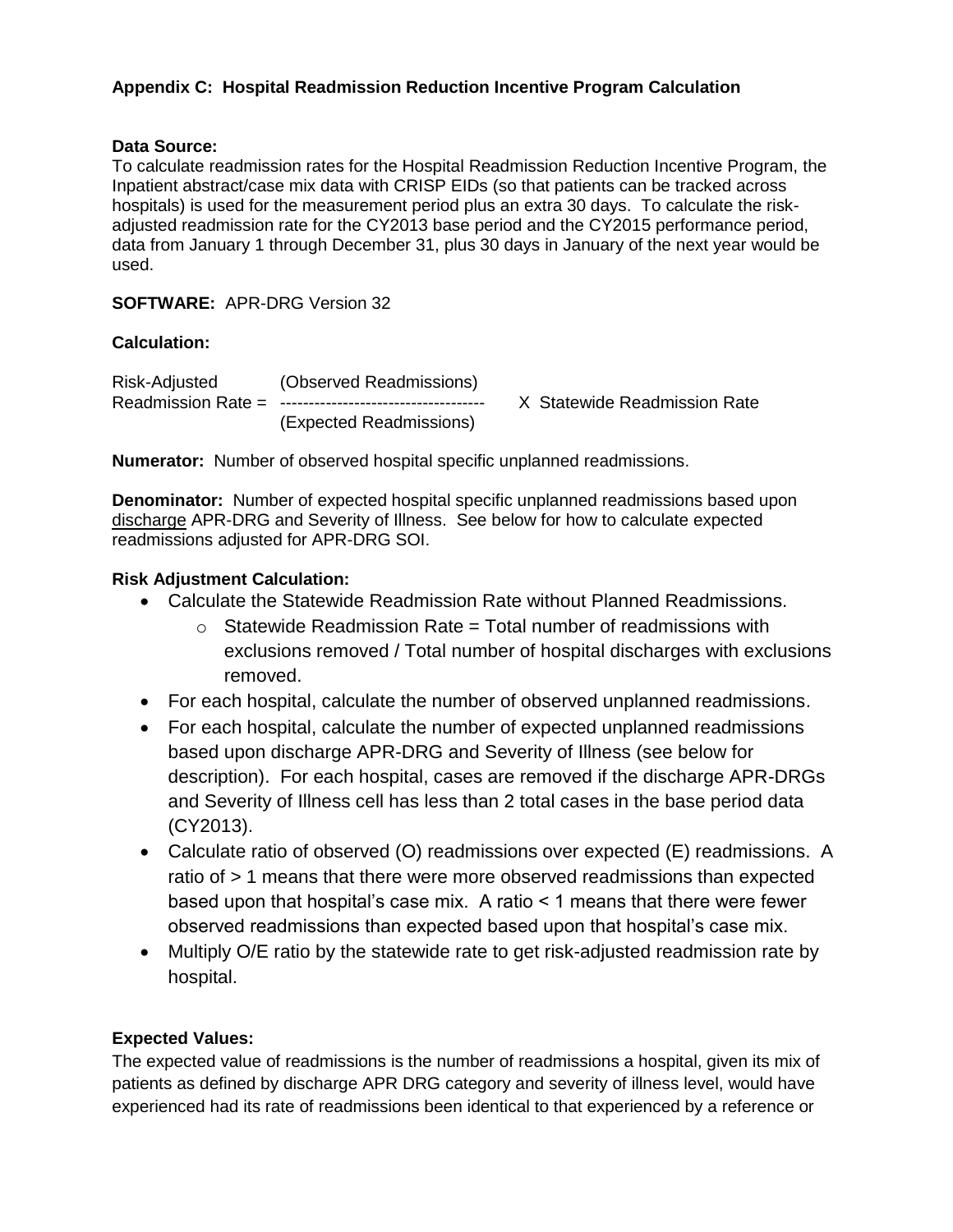normative set of hospitals. Currently, HSCRC is using state average rates as the benchmark.

The technique by which the expected value or expected number of readmissions is calculated is called indirect standardization. For illustrative purposes, assume that every discharge can meet the criteria for having a readmission, a condition called being "at risk" for a readmission. All discharges will either have no readmissions or will have one readmission. The readmission rate is proportion or percent of admissions which have a readmission.

The rates of readmissions in the normative database are calculated for each APR DRG category and its severity of illness levels by dividing the observed number of readmissions by the total number of discharges. The readmission norm for a single APR DRG severity of illness level is calculated as follows:

Let:

 $N = norm$  $P =$  Number of discharges with a readmission  $D =$  Number of discharges that can potentially have a readmission  $i = An APR DRG category and a single severity of illness level$ 

$$
N_i = \frac{P_i}{D_i}
$$

For this example, this number is displayed as readmissions per discharge to facilitate the calculations in the example. Most reports will display this number as a rate per one thousand.

Once a set of norms has been calculated, they can be applied to each hospital. For this example, the computation is for an individual APR DRG category and its severity of illness levels. This computation could be expanded to include multiple APR DRG categories or any other subset of data, by simply expanding the summations.

Consider the following example for an individual APR DRG category.

| Severity of<br>illness<br>Level | <b>Discharges</b><br>at risk for<br>readmission | <b>Discharges</b><br>with<br><b>Readmission</b> | <b>Readmissions</b><br>per discharge | <b>Normative</b><br><b>Readmissions</b><br>per discharge | Expected # of<br><b>Readmissions</b> |
|---------------------------------|-------------------------------------------------|-------------------------------------------------|--------------------------------------|----------------------------------------------------------|--------------------------------------|
|                                 | 200                                             | 10                                              | .05                                  | .07                                                      | 14.0                                 |
|                                 | 150                                             | 15                                              | .10                                  | .10                                                      | 15.0                                 |
|                                 | 100                                             | 10                                              | .10                                  | .15                                                      | 15.0                                 |
|                                 | 50                                              | 10                                              | .20                                  | .25                                                      | 12.5                                 |
| Total                           | 500                                             | 45                                              | .09                                  |                                                          | 56.5                                 |

Table 1 Expected Value Computation Example

For the APR DRG category, the number of discharges with readmission is 45, which is the sum of discharges with readmission (column 3). The overall rate of readmissions per discharge, 0.09, is calculated by dividing the total number of discharges with a readmission (sum of column 3) by the total number of discharges at risk for readmission (sum of column 2), i.e.,  $0.09 =$ 44/500. From the normative population, the proportion of discharges with readmissions for each severity of illness level for that APR DRG category is displayed in column 5. The expected number of readmissions for each severity of illness level shown in column 6 is calculated by